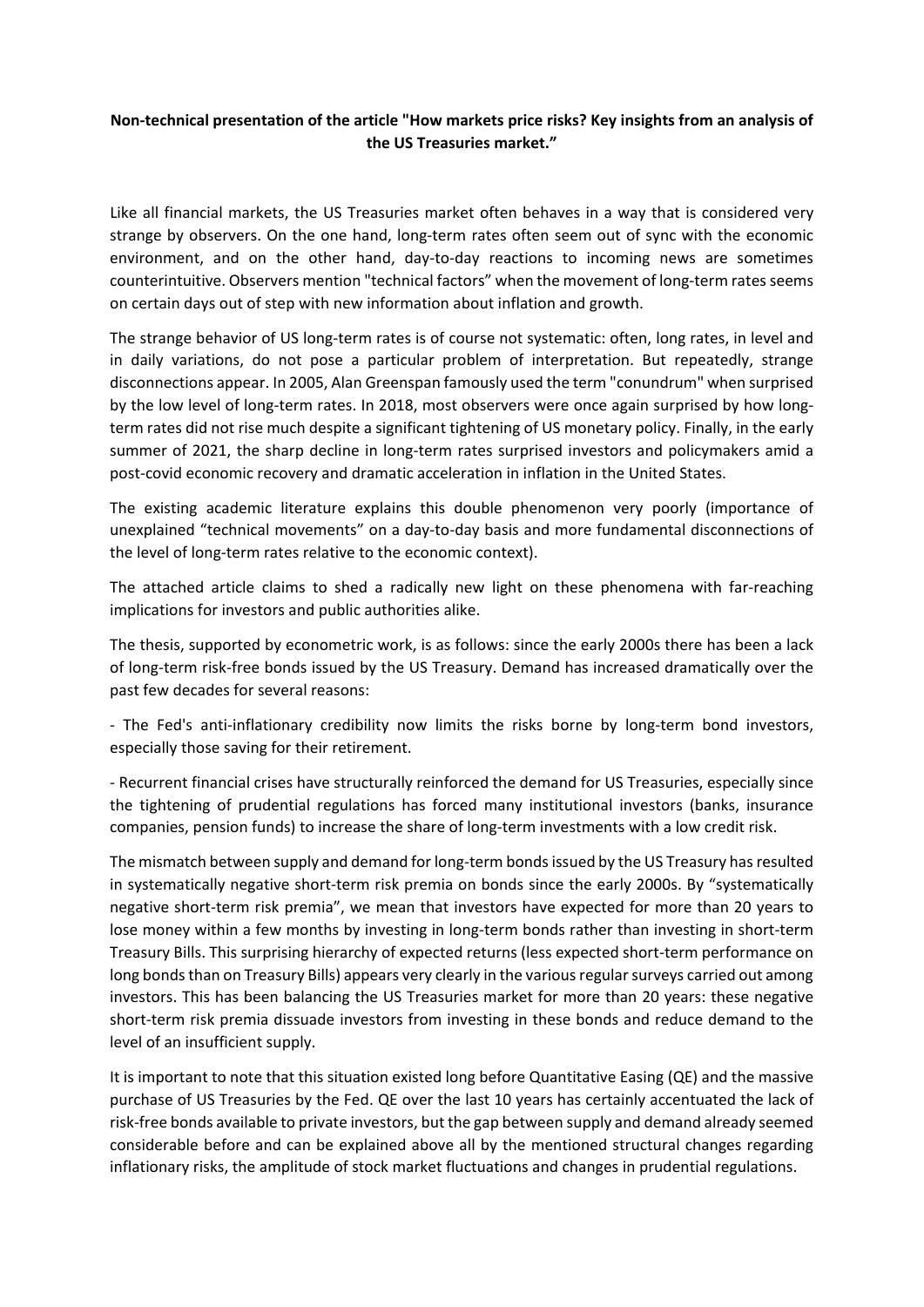Another essential finding of the article, again based in part on econometric estimates, is that this structural evolution for more than 20 years (lack of long-term Treasuries and appearance of "negative short-term risk premia") has not been properly identified by investors and most academics working on these issues. A detailed analysis of short-term risk premia requires a thorough study of the information available on investor positions and their expectations, and it is not a job actually done (we will come back to this issue in the conclusion).

The dominant view among investors remains that a long-term bond is riskier than a short-term investment and that investors should de facto demand a positive risk premium. However, this conviction has been denied by the facts for 20 years. Moreover, it fails to recognize that the risk-free investment of an investor who is saving for retirement and is not afraid of inflation (thanks to the credibility of central banks) is a long-term bond, not a monetary investment totally dependent on the uncertain evolution of future short-term rates. This error has considerable implications: when "fundamentalist" investors make theoretical calculations about the economically justified level of long rates, they generally "inject" into their models the assumption that investors will sooner or later demand significantly higher positive risk premia on long-term government bonds relative to money market investments. But these calculations are fundamentally flawed and these expected long-term rates are never or rarely achieved (as the article shows). Indeed, at these levels of long-term rates, the demand for US Treasury bonds would greatly exceed the available supply. Only "abnormally" and surprising low long rates have made it possible for 20 years to balance supply and demand.

As the predictions of the vast majority of (naive) fundamentalists rarely come true, investors regularly lose confidence in their forecasts and repeatedly adopt other investment techniques ("chartist", "contrarian" or "passive"). In the article, we finally revisit the last 20 years on the US Treasury bond market that we reinterpret as a long chaotic journey (still unfinished ...) towards a better understanding of the imbalance between supply and demand by the fundamentalist investors and the analysts who advise them.

Note that analyzing the risk premia demanded by investors and the possible mistakes made by fundamentalists is much easier for government bonds than for other asset classes. This is due to the abundance of information available (complete yield curves, regular investor surveys) and the relative simplicity of the fundamental valuation models proposed by economic theory (everything is much more complicated for equities whose price depends crucially on the long-term profit prospects of the companies). But we argue in the article that the mechanisms highlighted (and quantified) for US Treasury bonds probably play an important role for other asset classes as well. The short-term risk premia that balance other markets (equities, exchange rates, bonds issued by companies) also vary widely and structurally depending on the economic environment. Fundamentalist analysts miss a lot of these breaks and these mistakes often contribute to the chaotic shifts in valuations seen in these markets.

This analysis is deeply original: the academic literature often explains the instability of valuations ("bubbles", "crashes", the importance of technical movements) as linked to the presence of irrational investors ("noise traders") following non-fundamental investment approaches. Without denying that some episodes are explained by irrationality, we also emphasize the mistakes of fundamentalists who lose the confidence of investors because they are wrong in their analysis of risk premia. A market where wrong-footed fundamentalists have capitulated becomes an unstable market dominated by technical movements unrelated to economic fundamentals.